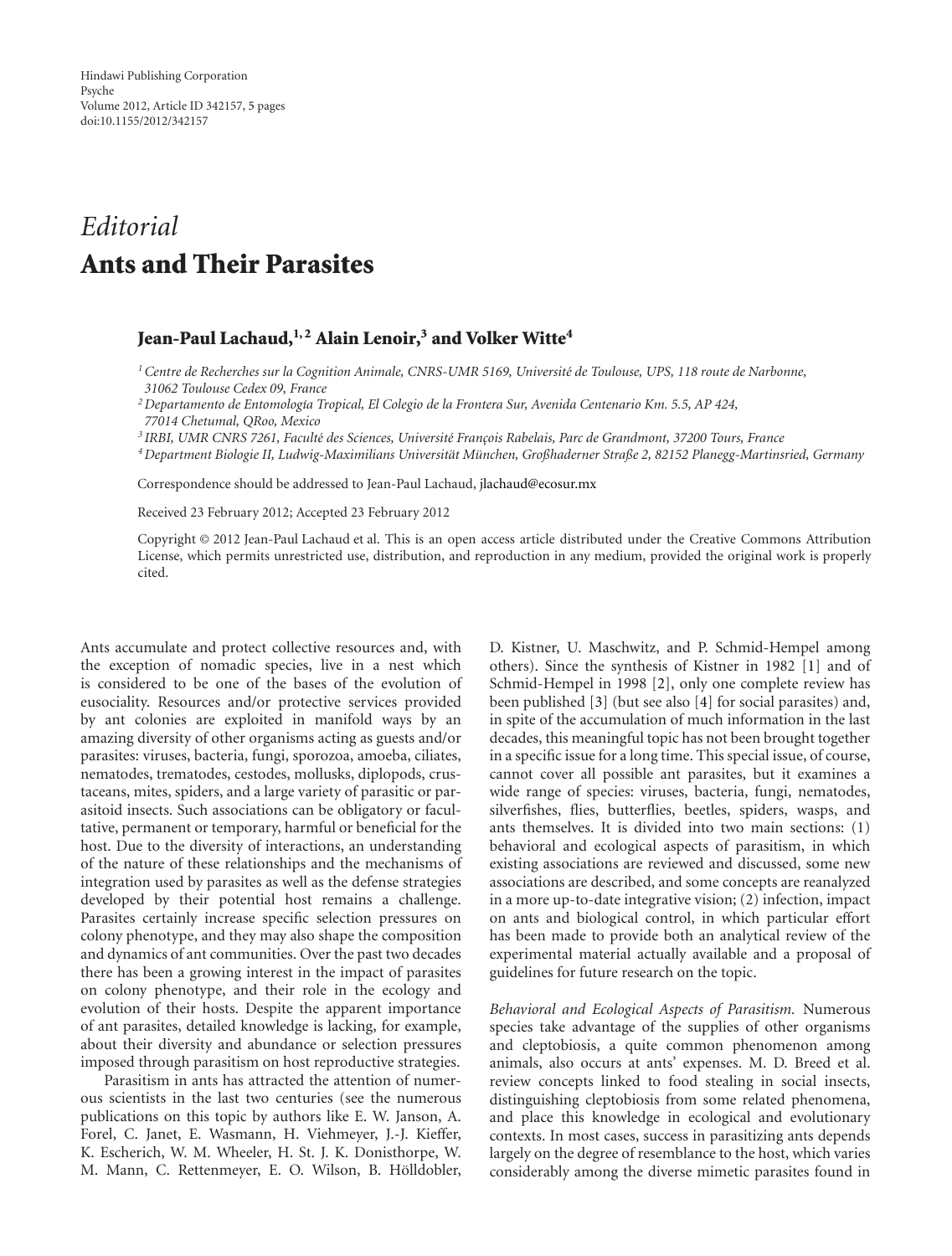ant societies. Different morphological, behavioral, and/or chemical adaptations allow cleptoparasites to deceive ant defense mechanisms. Reviewing more especially the use of the terms that describe the chemical resemblance between the cuticular chemical profiles of parasites and that of their hosts, C. von Beeren et al. give an overview of cases concerning adaptive chemical resemblance and propose a terminology more consistent with that generally used in biology: "chemical crypsis" when the operator (the host) does not detect the mimic as a discrete entity and "chemical masquerade" when the operator detects the mimic but misidentifies it as an uninteresting entity.

The reports of adaptive resemblance (visual, morphological, and/or chemical) are amazingly numerous. Spider-ant associations, for example, involving either myrmecomorphy, myrmecophily or myrmecophagy, or a combination of the three, are very common, and P. E. Cushing provides an excellent update of her important 1997 review [5] with a welcome summary of recent work testing the adaptational significance of these associations. Among spiders, myrmecomorphy is supposed to usually involve Batesian mimicry but such an assumption has not been demonstrated experimentally. X. J. Nelson provides the first evidence that salticid ant mimicry is truly Batesian mimicry. She shows experimentally both that ant mimicry is perceived by the predator and has a protective effect for the mimic, and how a predatory spider is affected by the degree of visual resemblance of ant mimics to ants.

Among the myrmecophiles, the Coleoptera are probably the most diverse group. In some cases, associations have been known for a long time but the behavioral adaptations allowing the integration of the parasite remain poorly studied. Through a quantitative analysis, E. Maurizi et al. show that the rewarding behavior, during which the ground beetle *Paussus favieri* provides attractive chemical substances to its host *Pheidole pallidula*, is one of the key factors for acceptance and full integration in the ant society. Another way of deceiving a host is through innate chemical mimicry (*sensu* C. von Beeren et al.), involving a change in the parasite's chemical profile in accordance with the host nest odor. This is what A. Lenoir et al. report for a histerid and a staphylinid beetle, both of which parasitize *Aphaenogaster senilis*, whereas a silverfish that shares the same host shows only low quantities of host hydrocarbons, which are probably acquired passively. After isolation, the histerid beetles *Sternocoelis hispanus* keep their hydrocarbon quantity, showing that they are able to synthesize them and adjust their profile to the host colony via direct contacts. This is the first such demonstration in a myrmecophile beetle. In all the other cases studied, the hydrocarbons are provided by the host as occurs, for example, in *Malayatelura ponerophila*, a kleptoparasitic silverfish of *Leptogenys distinguenda* [6]. Various species, like many coccinellids, indirectly affect ants through their predation on trophobiotic Hemiptera. Possibly, frequent interactions with ants led some species to become myrmecophilous and to use chemical mimicry to get close to their prey. A. Vantaux et al. provide an overview of the evolution of myrmecophilous traits in ladybirds and discuss from an evolutionary perspective both costs and benefits of myrmecophily and even dietary shifts

to myrmecophagy, which occurred in a few species. By comparison, the myrmecophagy on leaf-cutter ant queens by dung beetles of the genus *Canthon* is a much better known phenomenon, even if behavioral studies are scarce. L. C. Forti et al. present in their thorough behavioral study many details on how *Canthon virens* attacks *Atta* queens.

Besides hemipterans, numerous butterflies species are associated mutualistically with ants, and species from the family Lycaenidae are among the best studied. Interestingly, associations also changed towards parasitic interactions several times. K. Fiedler presents a comprehensive review of the host ants of parasitic lycaenids and analyzes the macroecological patterns that could be related with the use of particular ant genera as hosts. His large-scale survey reveals that those ant genera in which associations with lycaenids are particularly numerous are also more likely to serve as hosts for parasitic species. Among lycaenids, associations between the genus *Maculinea* and the ant genus *Myrmica* are certainly the most investigated. F. Barbero et al. present an overview of the adaptations used by *Maculinea* butterflies to infiltrate and live as parasites in *Myrmica* ant colonies, and more particularly, based on a synthesis of recent research, how they mimic the acoustic communication of their hosts. Some other parasitic butterflies are less well known, and L. A. Kaminski and F. S. Carvalho-Filho describe and illustrate for the first time the immature stages of *Aricoris propitia* and uncover the diversity of life cycles in the still enigmatic butterfly family Riodinidae.

A large number of parasitoid species have been reported in association with ants but, most often, the true nature of their relationships is poorly known and few species are really highly specialized on ants in general. High specialization on ants is however the case in various genera of phorid flies and in numerous species of wasps from three superfamilies: Chalcidoidea, Ichneumonoidea, and Diaprioidea. B. V. Brown and S. M. Philpott describe three new species of *Pseudacteon* flies with some details on the natural history of the ant-fly interaction and provide a useful taxonomic key to the species. Successful parasitism by phorids involves utilization of multimodal cues to locate and recognize the host. K. A. Mathis and S. M. Philpott review some important components of phorid biology, and the variety of strategies and cues used by the three most common phorid genera attacking ants (*Apocephalus*, *Pseudacteon*, and *Neodohrniphora*). Apart from their direct parasitic effects on ants, phorid flies also affect their behavior, and H.- Y. Hsieh and I. Perfecto review the impact of parasitoid phorids on ants and other organisms that interact with ants. They focus both on the variety of mechanisms used by ants to cope with phorid parasitism and on the complexity of these interactions through trait-mediated indirect effects on other trophic levels. Finally, in an attempt to understand how parasitoids affect their host ants' foraging success in a community framework involving species of different body size and behavioral dominance, E. B. Wilkinson and D. H. Feener Jr. examine how habitat structural complexity affects the foraging behavior of two species of the genus *Pheidole* by interacting with parasitoids of the genus *Apocephalus*. Hymenopterous parasitoids of ants also exhibit a wide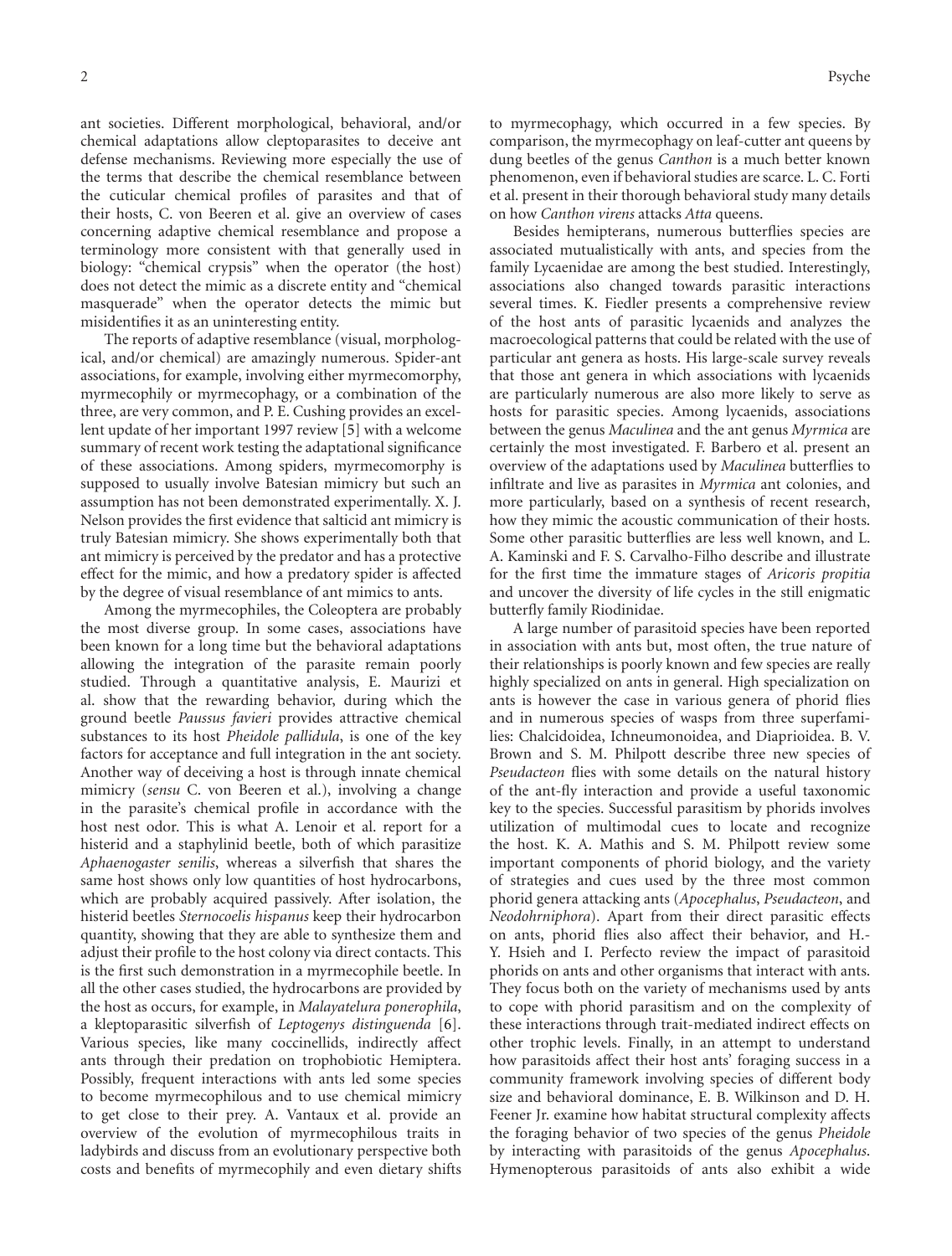array of adaptations to attack such potentially dangerous hosts. Reports of parasitoid wasps associated with ants are numerous but real primary parasitoidism has rarely been proven. J.-P. Lachaud and G. Pérez-Lachaud review all of the cases for which such primary parasitoidism has reliably been established, providing an updated list of at least 138 species from 9 families. They report some new associations and focus both on the diversity of these parasitoid wasps and the diversity of the types of interactions they have formed with their ant hosts. Among these hymenopteran parasitoids of ants, the eucharitid family has been particularly under scrutiny for the last three decades, especially the genus *Kapala*, the most common in the Neotropics [7]. A. A. Vásquez-Ordóñez et al. present useful natural history information on the interactions between a *Kapala* species and the host ant *Ectatomma ruidum* in Colombia. Evaluating the effect of habitat type on eucharitid parasitism, they report a significantly higher prevalence of parasitism in host ant colonies in woodland compared to grassland habitat.

*Infection, Impact on Ants and Biological Control.* In numerous applied studies on ant parasitism, specific attention has been given to the ways in which parasite pressure may affect patterns of life history in ant hosts. For example, generalist entomopathogenic fungi could be used in biological control of pest ants as discussed by M. M. R. Ribeiro et al. in the case of *Beauveria bassiana* and *Aspergillus ochraceus* against the grass-cutting ant *Atta bisphaerica*, one of the most important pests of pastures and crops in Brazil. It is the first time that *A. ochraceus* is reported to infect *Atta* with a high prevalence. However, field experiments are necessary to test for their effect as biological control. Pathogens are difficult to identify because sick or dying ants are promptly removed from the nest or leave the nest themselves (see the recent review by Shorter and Rueppell [8]). Some entomopathogenic fungi are ant specific and X. Espadaler and S. Santamaria review what is known concerning the taxonomy, natural history, and/or ecology of ecto- and endoparasitic fungi specialized on ants throughout the Holarctic region. The fungi considered in this paper show a gradient of negative effects on the host, and their specificity does not seem to be always very strict since various fungi are known from a range of hosts (e.g., *Laboulbienna; formicarum* is hosted by 24 ant species belonging to 3 formicine tribes). Specificity is apparently higher both in the mutualistic basidiomycetous fungi cultivated for food by neotropical fungus-growing ants of the tribe Attini, and the specialized microfungal parasites which coevolved with these associations and have a negative impact on the fungus gardens. Recent research on this issue has provided novel insights into coevolution, antibiotic defense mechanisms, and behavioral interactions within symbiotic systems. F. C. Pagnocca et al. pulled together diverse literature and present a review of the microfungi associated with leaf-cutting ant gardens, while S. H. Yek et al. synthesize our current understanding on the evolution of specialized parasites of the attine fungus gardening system. Using a modified version of Tinbergen's four categories of evolutionary questions to structure their review, they focus on development, mechanism, adaptation, and evolutionary

history and suggest further directions for investigations of this symbiosis.

Various other organisms, in addition to entomopathogenic fungi, can affect the biology of their hosts. Bacteria of the genus *Wolbachia*, for example, are known to alter the reproductive capabilities of their hosts significantly, showing complex interactions with them, which, in some cases, have evolved to symbiotic associations. K. K. Ingram et al. examine possible parameters affecting the spread of *Wolbachia* infections in a newly established population of *Formica fusca*. Their results show that horizontal transmission of *Wolbachia* is apparently uncommon and that there are no marked fitness differences between infected and noninfected colonies. This is an additional illustration of the complex role of *Wolbachia* in ants which is not yet explained (see [9, 10]). Ants can also serve as hosts of a variety of internal or external parasitic nematodes from several families with more or less complex life cycles. Different entomopathogenic nematodes like *Steinernema* and *Heterorhabditis* have been suggested to control ants through inundative applications. The current state of knowledge regarding the occurrence, systematics, life history, and pathology of all described nematodes associated with formicids is summarized by G. Poinar Jr. through a richly illustrated review. Apart from including a simple key to the higher taxa of ant-infecting nematodes, he identifies the large gaps that exist in our understanding of this very interesting system.

The use of ant parasites as a means of biological control has been most heavily investigated in relation to one of the most important pests in the New World, the imported fire ants (*Solenopsis*). Focusing their review on research programs that have been carried out over 25 years in their laboratory, J. Briano et al. give a wide panorama of the natural enemies of fire ants (microsporidia, nematodes, viruses, phorid flies, eucharitid wasps, myrmecolacid strepsipteran, and social parasitic ants). They summarize published information and include many complementary unpublished observations. Among these natural parasites, a more special focus is given by S. M. Valles about the research on viruses through a compilation of the literature on fire ant viruses, and a review on the properties of three particular viruses infecting *S. invicta*. It is worth noting that viruses were unknown in any ant species before the first discover by Valles and colleagues in 2004 [11], and this topic will certainly be a central issue in fire ants control programs in the future. Finally, the evaluation of the use of *Pseudacteon* parasitoid flies as potential biological control agents of invasive *Solenopsis* fire ants is critically and exhaustively reviewed by L. W. Morrison. The sound conclusions of this review about the realities of biological control of fire ants by phorid flies contrast with most of the literature on that topic and emphasize the necessity of a battery of complementary natural enemies, in addition to the release of phorid flies, for potentially successful regulatory effects on fire ant populations. This points to a need for investing more effort into studies on other potential control agents.

More and more studies show a fascinating coevolution between parasites and their hosts. An accurate survey of this topic will provide useful information to refine our understanding of both the mechanisms involved and their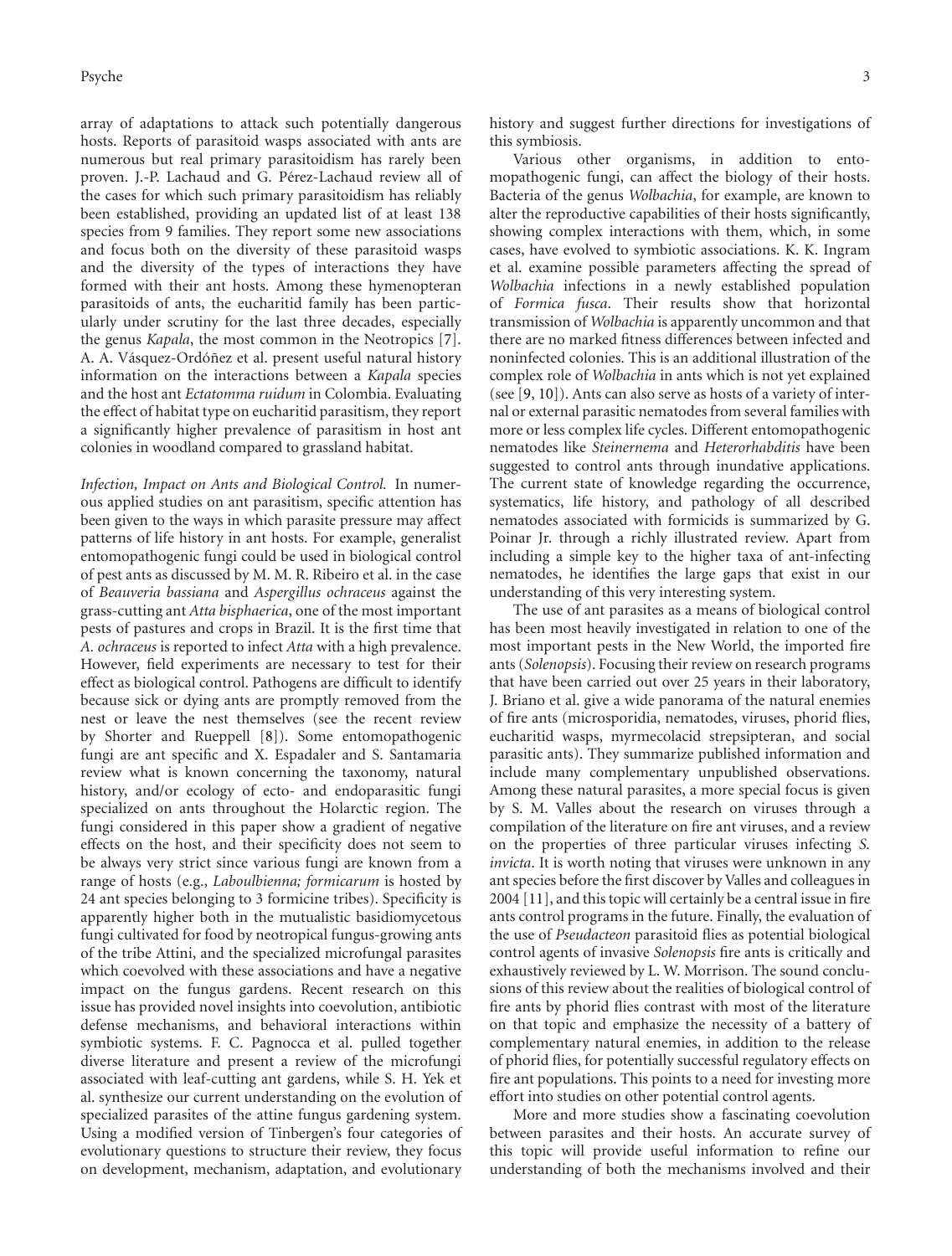phylogenitical and evolutionary components. With the growing interest in biodiversity, we realize that we are far from concluding our assessment of existing forms of parasitism. Considering the increasing losses in biodiversity due to habitats restructuration and climatological changes, the urgent need for making such inventories is obvious. The world of the microorganisms is one of the most promising. For example, G. Poinar Jr. indicates that some 20,000 nematodes have been described, while their species diversity has been estimated to be as high as 10 million, and even if the proportion of known species associated with ants is low, their real number is surely much more impressive than actually suggested. A metagenomics approach will be useful in the future; it has already begun in honeybees [12] and in termites [13] and is just starting up in ants [14]. Parasites contribute to maintaining complex ecosystems and have a role in stabilizing mutualisms as observed in fungus-growing ants [15]. Their role as a "top-down" process, structuring ant communities and populations, is also considered to be important. Some authors, like Feener [16], suggest that the assembly of ant communities is mediated by parasitoids. Others [2, 17, 18] suspect that parasites and parasitoids may be involved in the emergence of alternative reproductive strategies such as polygyny and/or multiple mating (polyandry), by inducing an enhancement in the genetic diversity of the workers that would increase resistance to parasites and pathogens (but see [19]). Recent data on the evolution of elaborate mushroom bodies in the brains of hymenopteran insects even suggest that the neurobehavioral modifications linked to the capacity for associative and spatial learning during host-finding behavior in parasitoids may have served as preadaptations for central place foraging in social hymenopterans [20]. Ants (and, more generally, social insects) and their parasites are an exceptional model. In the next years, more studies examining their complex interactions from every possible angle, attempting to bring a more global vision of the functioning of such an evolutionary important relationship, will surely constitute a challenging and fascinating goal for us and many colleagues.

#### **Acknowledgments**

The guest editors would like to thank all of the authors who accepted to participate in the challenge of giving rise to this special issue. Particular thanks are due to the numerous referees who generously helped us to make this special issue possible. We are also grateful to Tomer Czaczkes both for his helpful advices and useful suggestions on an earlier draft of this paper and for English improvement.

*Jean-Paul Lachaud*

*Alain Lenoir*

*Volker Witte*

#### **References**

[1] D. H. Kistner, "The social insects' bestiary," in *Social Insects*, H. R. Hermann, Ed., vol. 3, pp. 1–244, Academic Press, New York, NY, USA, 1982.

- [2] P. Schmid-Hempel, *Parasites in Social Insects*, Princeton University Press, Princeton, NJ, USA, 1998.
- [3] J. J. Boomsma, P. Schmid-Hempel, and W. O. H. Hugues, "Life histories and parasite pressure across the major groups of social insects," in *Insect Evolutionary Ecology*, M. D. E. Fellowes, G. J. Holloway, and J. Rolff, Eds., pp. 139–175, CAB International, Wallingford, UK, 2005.
- [4] D. R. Nash and J. J. Boomsma, "Communication between hosts and social parasites," in *Sociobiology of Communication: an Interdisciplinary Perspective*, P. D'Ettorre and D. P. Hugues, Eds., pp. 55–79, Oxford University Press, Oxford, UK, 2008.
- [5] P. E. Cushing, "Myrmecomorphy and myrmecophily in spiders: a review," *Florida Entomologist*, vol. 80, no. 2, pp. 165– 193, 1997.
- [6] C. von Beeren, S. Schulz, R. Hashim, and V. Witte, "Acquisition of chemical recognition cues facilitates integration into ant societies," *BMC Ecology*, vol. 11, article 30, 2011.
- [7] J.-P. Lachaud, P. Cerdan, and G. Pérez-Lachaud, "Poneromorph ants associated with parasitoid wasps of the genus *Kapala* Cameron (Hymenoptera: Eucharitidae) in French Guiana," *Psyche*, vol. 2012, Article ID 393486, 6 pages, 2012.
- [8] J. R. Shorter and O. Rueppell, "A review on self-destructive defense behaviors in social insects," *Insectes Sociaux*, vol. 59, no. 1, pp. 1–10, 2012.
- [9] J. A. Russell, "The ants (Hymenoptera: Formicidae) are unique and enigmatic hosts of prevalent *Wolbachia* (Alphaproteobacteria) symbionts," *Myrmecological News*, vol. 16, pp. 7–23, 2012.
- [10] C. Martins, R. F. Souza, and O. C. Bueno, "Presence and distribution of the endosymbiont *Wolbachia* among *Solenopsis* spp. (Hymenoptera: Formicidae) from Brazil and its evolutionary history," *Journal of Invertebrate Pathology*, vol. 109, no. 3, pp. 287–296, 2012.
- [11] S. M. Valles, C. A. Strong, P. M. Dang et al., "A picorna-like virus from the red imported fire ant, *Solenopsis invicta*: initial discovery, genome sequence, and characterization," *Virology*, vol. 328, no. 1, pp. 151–157, 2004.
- [12] D. L. Cox-Foster, S. Conlan, E. C. Holmes et al., "A metagenomic survey of microbes in honey bee colony collapse disorder," *Science*, vol. 318, no. 5848, pp. 283–287, 2007.
- [13] F. Warnecke, P. Luginbühl, N. Ivanova et al., "Metagenomic and functional analysis of hindgut microbiota of a woodfeeding higher termite," *Nature*, vol. 450, no. 7169, pp. 560– 565, 2007.
- [14] H. D. Ishak, R. Plowes, R. Sen et al., "Bacterial diversity in *Solenopsis invicta* and *Solenopsis geminata* ant colonies characterized by 16S amplicon 454 pyrosequencing," *Microbial Ecology*, vol. 61, no. 4, pp. 821–831, 2011.
- [15] A. E. F. Little and C. R. Currie, "Parasites may help stabilize cooperative relationships," *BMC Evolutionary Biology*, vol. 9, article 124, 2009.
- [16] D. H. Feener Jr., "Is the assembly of ant communities mediated by parasitoids?" *Oikos*, vol. 90, no. 1, pp. 79–88, 2000.
- [17] M. G. Gardner, K. Schönrogge, G. W. Elmes, and J. A. Thomas, "Increased genetic diversity as a defence against parasites is undermined by social parasites: *Microdon mutabilis* hoverflies infesting *Formica lemani* ant colonies," *Proceedings of the Royal Society B*, vol. 274, no. 1606, pp. 103–110, 2007.
- [18] W. O. H. Hughes, F. L. W. Ratnieks, and B. P. Oldroyd, "Multiple paternity or multiple queens: two routes to greater intracolonial genetic diversity in the eusocial hymenoptera," *Journal of Evolutionary Biology*, vol. 21, no. 4, pp. 1090–1095, 2008.